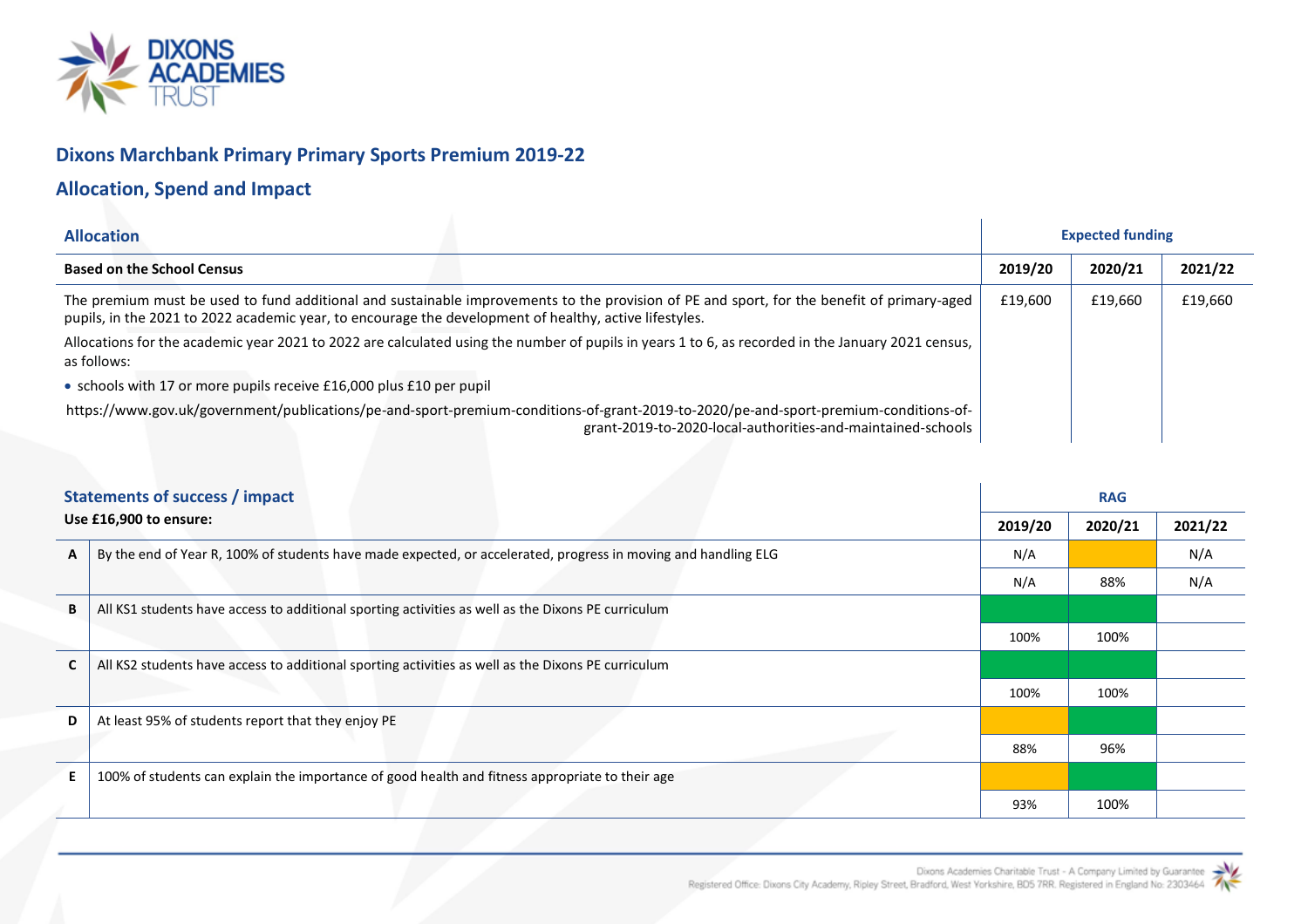| <b>Statements of success / impact</b> |                                                                                                                                                                                                                                                                       |                        |                |                                |        |          |        |               |        |        | <b>RAG</b> |          |           |            |         |  |         |
|---------------------------------------|-----------------------------------------------------------------------------------------------------------------------------------------------------------------------------------------------------------------------------------------------------------------------|------------------------|----------------|--------------------------------|--------|----------|--------|---------------|--------|--------|------------|----------|-----------|------------|---------|--|---------|
|                                       | Use £16,900 to ensure:                                                                                                                                                                                                                                                |                        |                |                                |        |          |        |               |        |        |            |          | 2019/20   |            | 2020/21 |  | 2021/22 |
| F.                                    | All students have access to a variety of games during break time to create a culture of enthusiasm for participation in physical activities                                                                                                                           |                        |                |                                |        |          |        |               |        |        |            |          |           |            |         |  |         |
|                                       |                                                                                                                                                                                                                                                                       |                        |                |                                |        |          |        |               |        |        |            |          | 100%      |            | 100%    |  |         |
| Plan / Spend                          |                                                                                                                                                                                                                                                                       |                        |                | <b>Implementation Timeline</b> |        |          |        |               |        |        |            |          |           | <b>RAG</b> |         |  |         |
|                                       |                                                                                                                                                                                                                                                                       | <b>Year Group</b>      | Toolkit*<br>ΕF | Jul 19                         | Sep 19 | Jan 20   | Jul 20 | Sep 20        | Jan 21 | Jul 21 | Sep 21     | Cost (£) | Lead      | 2019/20    | 2020/21 |  | 2021/22 |
| $\mathbf{1}$                          | Recruit and strategically deploy a sports coach to create<br>opportunities for students to try new sports (e.g. boxing, dancing,<br>gymnastics, athletics) throughout the year as well as provide a rota<br>of playtime and lunchtime sporting clubs for all students | All                    | 32             | P<br>Co                        | Im     | Im       | Rv     | $\rightarrow$ |        |        | Rv         | £11,000  | Pr        |            |         |  |         |
| $\overline{2}$                        | Purchase a variety of playground sports equipment (e.g. Kwik<br>cricket) and use a sports coach to train students                                                                                                                                                     | KS1<br>KS <sub>2</sub> | 32             | PI<br>Co                       | Im     | Im       | Rv     | $\rightarrow$ |        |        | Rv         | £3060    | <b>VP</b> |            |         |  |         |
| $\overline{\mathbf{3}}$               | Sports coach to train identified members of support staff to train as<br>after school club leaders for sports                                                                                                                                                         | All                    | 32             |                                | P      | Co<br>Im | Rv     | $\rightarrow$ |        |        | Rv         | £1,600   | <b>SC</b> |            |         |  |         |
| 4                                     | Appoint a competitive games leader and begin competing with<br>'School Games'                                                                                                                                                                                         | KS <sub>2</sub>        | 32             |                                | P      | Co<br>Im | Rv     | $\rightarrow$ |        |        | Rv         | £1000    | <b>SC</b> |            |         |  |         |
| 5                                     | Introduce competitive inter-house games and tournaments with<br>local schools                                                                                                                                                                                         | KS1<br>KS <sub>2</sub> | 32             |                                | P      | Co<br>Im | Rv     | $\rightarrow$ |        |        | Rv         | £1000    | <b>SC</b> |            |         |  |         |
| 6                                     | Subsidise a sporting holiday club                                                                                                                                                                                                                                     | All                    | 32             |                                |        | P<br>Co  | Im     | Rv            |        |        | Rv         | £2000    | Pr/SC     |            |         |  |         |
|                                       |                                                                                                                                                                                                                                                                       |                        |                |                                |        |          |        |               |        | Total  |            | £19,660  |           |            |         |  |         |

*\*EEF Toolkit = Education Endowment Foundation (see Appendix 2 for more details)*

| Key |                                                        |  |             |                                      |  |
|-----|--------------------------------------------------------|--|-------------|--------------------------------------|--|
|     | $\vert$ Co $\vert$ Communicate $\vert$ PI $\vert$ Plan |  | $p_t$ Pilot | <b>Rv</b> Review <b>Im</b> Implement |  |

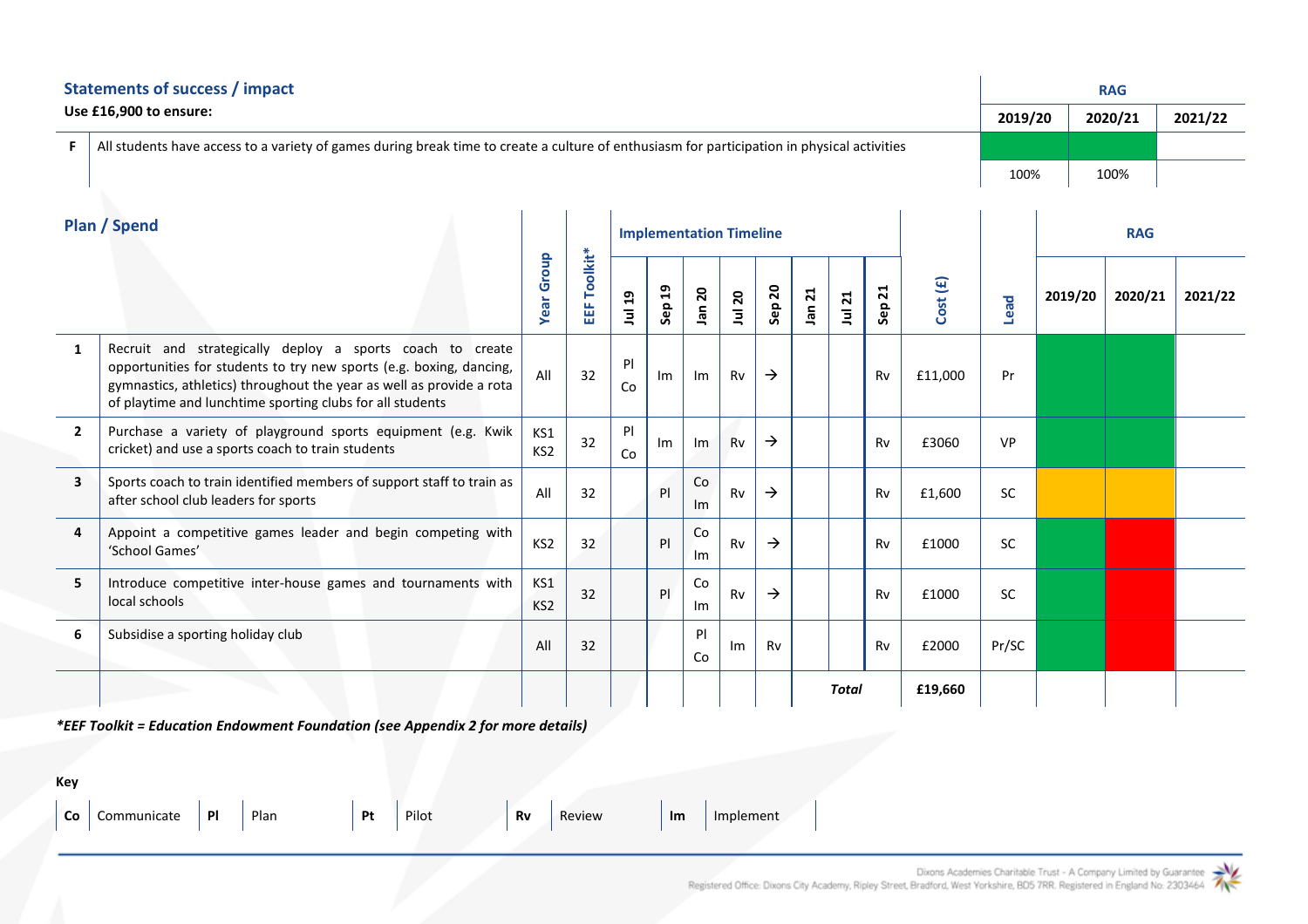## **Appendix 2 Education Endowment Foundation (EEF) – Pupil Premium Toolkit**

The Sutton Trust-EEF Teaching and Learning Toolkit is an accessible summary of educational research which provides guidance for teachers and schools on how to use their resources to improve the attainment of disadvantaged pupils.

The Toolkit currently covers 30 topics, each summarised in terms of their average impact on attainment, the strength of the evidence supporting them and their cost.

| Approach                |                                        | Cost<br><b>Estimate</b> | Evidence<br><b>Estimate</b> | Average<br>Impact | <b>Summary</b>                                                               |
|-------------------------|----------------------------------------|-------------------------|-----------------------------|-------------------|------------------------------------------------------------------------------|
| $\mathbf{1}$            | Arts participation                     | f f f f f f             | *****                       | + 2 Months        | Low impact for low cost, based on<br>moderate evidence.                      |
| $\overline{2}$          | Aspiration interventions               | <b>ffffff</b>           | *****                       | 0 Months          | Very low or no impact for moderate cost,<br>based on very limited evidence.  |
| $\overline{\mathbf{3}}$ | <b>Behaviour interventions</b>         | f f f f f f             | *****                       | + 3 Months        | Moderate impact for moderate cost, based<br>on extensive evidence.           |
| 4                       | <b>Block scheduling</b>                | $f \in f \in E$         | *****                       | 0 Months          | Very low or negative impact for very low<br>cost, based on limited evidence. |
| 5                       | Collaborative learning                 | f f f f f               | *****                       | +5 Months         | High impact for very low cost, based on<br>extensive evidence.               |
| 6                       | Digital technology                     | f f f f f f             | *****                       | +4 Months         | Moderate impact for moderate cost, based<br>on extensive evidence.           |
| $\overline{7}$          | Early years intervention               | fffff                   | *****                       | +5 Months         | High impact for very high cost, based on<br>extensive evidence.              |
| 8                       | Extended school time                   | f f f f f f             | *****                       | + 2 Months        | Low impact for moderate cost, based on<br>moderate evidence.                 |
| 9                       | Feedback                               | fffff                   | *****                       | + 8 Months        | Very high impact for very low cost, based on<br>moderate evidence.           |
| 10                      | Homework (Primary)                     | fffff                   | *****                       | + 2 Month         | Low impact for very low cost, based on<br>limited evidence.                  |
| 11                      | Homework (Secondary)                   | ffffff                  | *****                       | +5 Months         | High impact for very low cost, based on<br>limited evidence.                 |
| 12                      | Individualised instruction             | <b>f</b> fffff          | *****                       | + 3 Months        | Moderate impact for very low cost, based<br>on moderate evidence.            |
| 13                      | Learning styles                        | ffffff                  | *****                       | + 2 Months        | Low impact for very low cost, based on<br>limited evidence.                  |
| 14                      | Mastery learning                       | fffff                   | *****                       | +5 Months         | High impact for very low cost, based on<br>moderate evidence.                |
| 15                      | Mentoring                              | f f f f f f             | *****                       | 0 Month           | Very low or no impact for moderate cost,<br>based on extensive evidence.     |
| 16                      | Meta-cognition and self-<br>regulation | f f f f f               | *****                       | + 7 Months        | High impact for very low cost, based on<br>extensive evidence.               |
| 17                      | One to one tuition                     | fffff                   | *****                       | +5 Months         | High impact for high cost, based on<br>extensive evidence.                   |
| 18                      | Oral language<br>interventions         | f f f f f f             | *****                       | +5 Months         | High impact for very low cost, based on<br>extensive evidence.               |
| 19                      | Outdoor adventure<br>learning          | f f f f f f             | ★★★★★                       | +4 Months         | Moderate impact for moderate cost, based<br>on moderate evidence.            |
| 20                      | Parental involvement                   | f f f f f f             | *****                       | +3 Months         | Moderate impact for moderate cost, based<br>on moderate evidence.            |